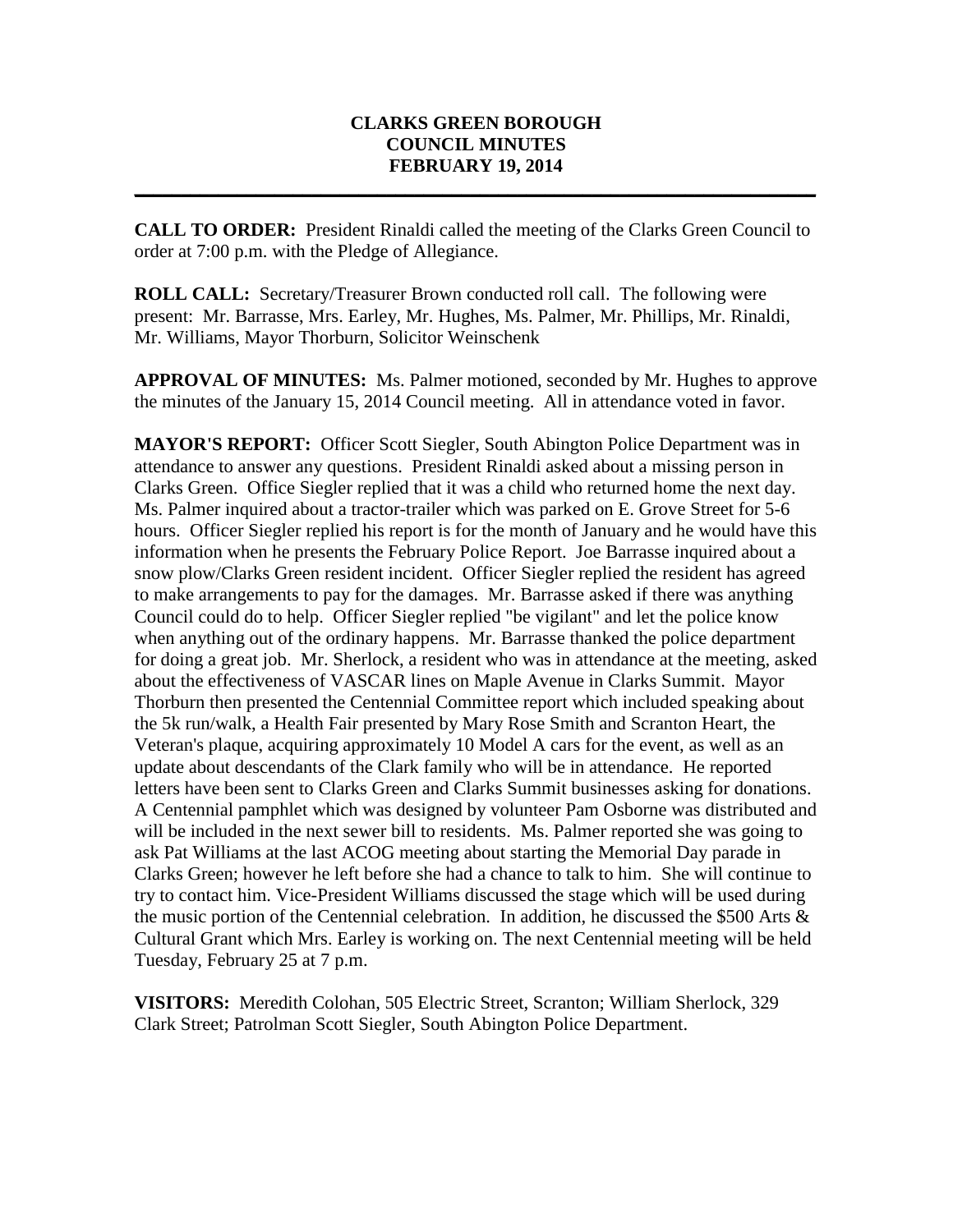**PUBLIC COMMENT:** William Sherlock, a 41 year resident at 329 Clark Street, addressed Council to discuss trash receptacles, a trash fee discount for households with 1 person, and the speeding problem on Clark Street with a suggestion of using speed bumps. He also discussed the sewer fee being based on water consumption. Mayor Thorburn discussed the legality of using speed bumps. He will check with the Police Department.

**SOLICITOR'S REPORT:** Solicitor Weinschenk discussed Ordinances for Stormwater Management, which he had forwarded onto members of Council. The two (2) Ordinances will be advertised and will be ready for action at the March meeting. Mr. Hughes motioned, seconded by Ms. Palmer to advertise the Stormwater Ordinances. Mr. Barrasse, Ms. Palmer, Mrs. Earley, Mr. Hughes, Mr. Williams, Mr. Rinaldi and Mr. Phillips voted in favor. Solicitor Weinschenk then discussed the letter which was received from EMC Insurance Company regarding the Hvezda litigation. He also stated the complaint has never been served on the Borough since it was filed on January 16, 2014. Mr. Hughes asked Solicitor Weinschenk to give an update on the RACP Grant receipt of funds. He responded that the package is complete and all final documents have been submitted to the Office of the Budget.

**TREASURER'S REPORT AND BILL APPROVAL:** Mr. Hughes presented the Treasurer's report which was filed for audit. Current fund balances are:

| \$<br>23,514.97  |
|------------------|
| 1,844.29         |
| 159,774.25       |
| 35,241.08        |
| 227,971.20       |
| 84,917.67        |
| 3,052.77         |
| \$<br>536,316.23 |
|                  |

Mr. Hughes reviewed checking account balances with balances compared to last year's and last month's figures. With no questions from members of Council, Mr. Hughes motioned, seconded by Ms. Palmer to accept the Treasurer's Report and ratify the payment of the bills for January. Ms. Palmer, Mrs. Earley, Mr. Hughes, Mr. Barrasse, Mr. Rinaldi, Mr. Phillips and Mr. Williams voted in favor. He then discussed sewer payments with regards to letters that had been sent to residents who had a balance above \$270.00 and who were not already on Lien or on a payment plan. Mr. Hughes then reviewed comparison amounts on the Budget vs. Actual report.

**BUILDING & GROUNDS:** Mr. Phillips reported he is working on the Re-Invest grant application. He will be completing the grant application with Mr. Rinaldi. Mr. Phillips motioned, seconded by Mrs. Earley to proceed with the grant application. Mrs. Earley, Mr. Phillips, Mr. Rinaldi, Mr. Hughes, Mr. Williams, Mr. Barrasse and Ms. Palmer voted in favor.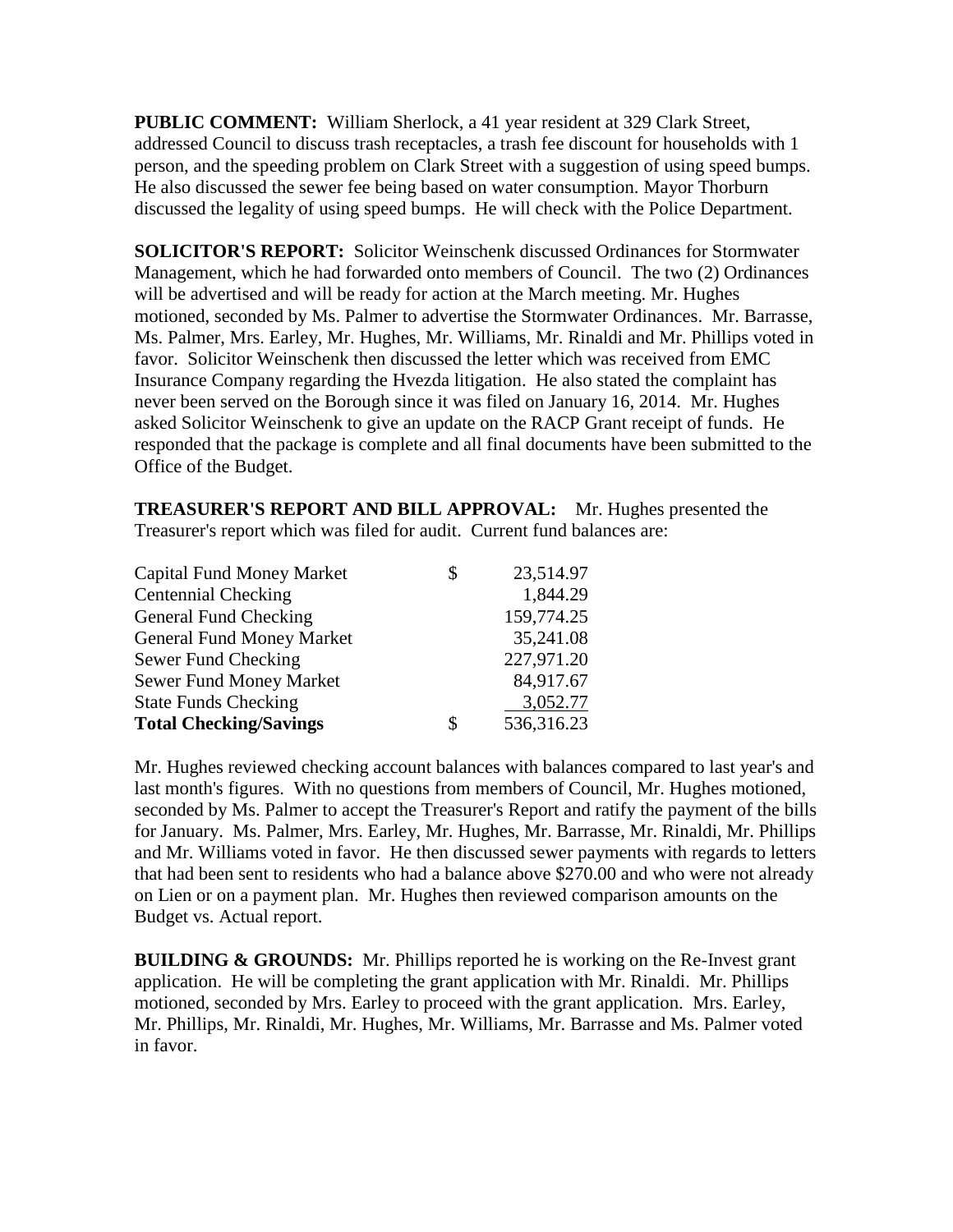**HEALTH & SAFETY:** Mr. Barrasse reported that the fire department presentation will be held at the Work Session in March. In addition, a presentation will be made to Mike Pehonich, a DPW employee who assisted a Clarks Green resident who was in need of medical help. In addition, Mr. Barrasse discussed the benefit of having a first aid kit available in one of the DPW trucks. He will seek donations for items in the kit. Mr. Rinaldi discussed the liability issue of Mr. Pehonich's involvement and, after speaking with DGK, he reported that the Borough is covered. Mr. Barrasse also discussed two complaints regarding snow removal which he will follow up with.

**PUBLIC WORKS:** Mrs. Earley reported the Vassar Avenue resident contacted the Borough Solicitor today to report that he will comply with the Borough request as soon as the snow cover clears. In addition, she reported on the icing/water problem on North Abington Road and will be working with the Borough Engineer, the DPW Foreman and with Rep. Flynn to push for work to be done on this problem. Mrs. Earley motioned, seconded by Ms. Palmer to submit the order for road salt for the 2014-2015 winter. Once approved, it can be submitted prior to the March deadline. Mr. Williams, Mr. Rinaldi, Mr. Barrasse, Ms. Palmer, Mrs. Earley, Mr. Phillips and Mr. Hughes voted in favor. She reported the DPW Foreman feels confident there will be enough salt to finish out the winter. The light on the DPW truck which was damaged by the resident will be paid for by the resident. Mrs. Earley then motioned, seconded by Mr. Hughes to all the Borough Engineer to prepare paperwork to seek bids for camera and grout work on sewer lines for the following streets: Abington Road, Glenburn, Birchwood, Highland and Princeton. Mr. Phillips, Mr. Barrasse, Ms. Palmer, Mrs. Earley, Mr. Williams, Mr. Hughes and Mr. Rinaldi voted in favor. In closing, Mrs. Earley motioned, seconded by Mr. Hughes to allow the DPW to attend a Pennsylvania One Call workshop on March 18 from 8:30 a.m. - 12:00. Mr. Rinaldi, Mr. Hughes, Mr. Williams, Mrs. Earley, Ms. Palmer Mr. Barrasse and Mr. Phillips voted in favor.

**REFUSE & RECYCLING:** Mr. Rinaldi reported the Refuse & Recycling bids were due Monday, February 17, 2014. Three (3) responses were received which included responses from County Waste, J. P. Mascaro and Waste Management. Mr. Rinaldi distributed a spread sheet of the results which showed County Waste as the low bidder. Solicitor Weinschenk reviewed the documents and found that the documents and bid bond from County Waste were in order. Mr. Hughes compared the final numbers and reported a savings of approximately 9.75% during the next five (5) years with the County Waste bid. Ms. Palmer motioned, seconded by Mr. Barrasse to accept County Waste as the low bidder for the five (5) year Refuse & Recycling contract for the alternative of carts and unlimited bulk waste. Mr. Barrasse, Ms. Palmer, Mrs. Earley, Mr. Williams, Mr. Phillips, Mr. Rinaldi and Mr. Hughes voted in favor. Mr. Hughes reported the last year of the County Waste bid is lower than the Lakeland Sanitation bid was in the first year, five (5) years ago.